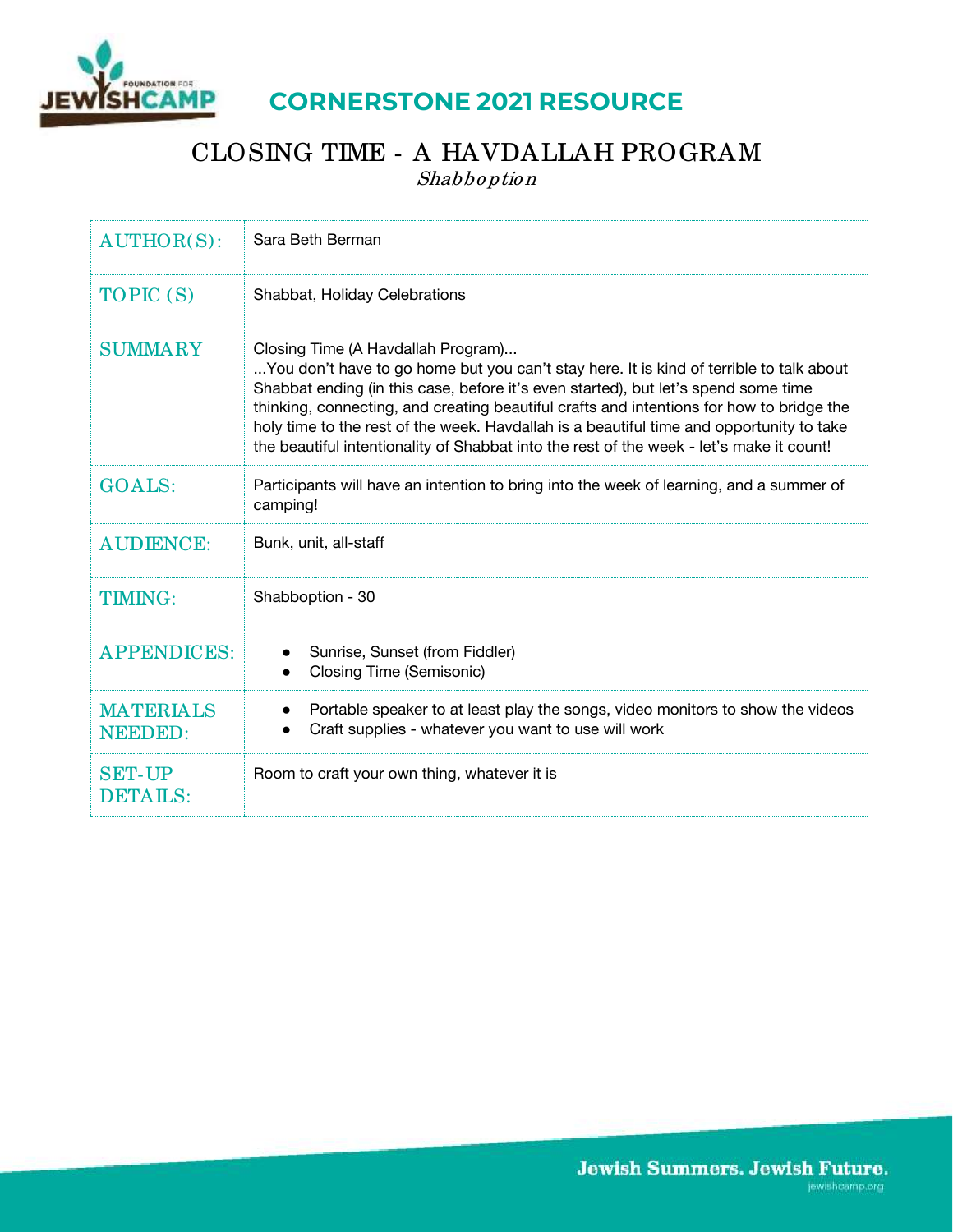

## **CORNERSTONE 2021 RESOURCE**

SESSION TIMELINE

- 00:00-00:10 Opener / Grabber: Sunrise/Sunset
- 00:10-00:20 Closing Time: Set Intentions for Shabbat/Summer
- 00:20-00:30 Continue Crafting, and Debrief as a group

SESSION OUTLINE:

- Grabber (10 minutes) Sunrise/Sunset I was talking to a friend recently when he said his favorite part about Shabbat at camp was the sunsets. It took me a moment to realize I didn't know if he meant the sunset as Shabbat starts...or ends. So let's watch this movie and think about the meaning found in a good sunset. <https://www.youtube.com/watch?v=03rzUoyq9K0>
	- Discussion
		- If you search #sunsets on Instagram you will find 275 MILLION results - what is so moving about a sunset?
		- What did you notice in the video?
		- How does this relate to your experience specifically in Shabbat at camp?
		- What power do you find in liminal moments the moments when transitions happen, like from night to day?
- Closing time (10 minutes): Every new beginning comes from some beginning's end.
	- It's really easy to get excited for Shabbat to start for camp to start to enjoy the 10 for 2 life (ok, 22 for 2 life). It's really easy to anticipate the whole goodness about to unfold. But everything amazing must come to an end, and so I'm going to play some music (Closing Time by Semisonic, specifically <https://www.youtube.com/watch?v=xGytDsqkQY8>) and you're going to write/draw/sketch/build an intention of whatever craft supplies you have lying around - for about 10 minutes - for what you want to take from Shabbat into the rest of the week. You can use playdough, legos, popsicle sticks, M&Ms, markers, pen/cils, paper, feathers. Whatever you've got.
	- This means you're setting an intention for what fuel you're going to gather during this oasis in time. (and you could do the same exercise as camp starts - it's the equivalent of writing yourself a letter that you'll get back the last day of camp).
	- Discussion/share (10 minutes):
		- What did you learn from this session?
		- What do you want to bring from this intention into next week?
		- ...into this coming summer?
		- How can an activity like this help you center yourself after an exceptionally long hiatus (since so many of us missed camp last summer and regular life for the last year plus)?